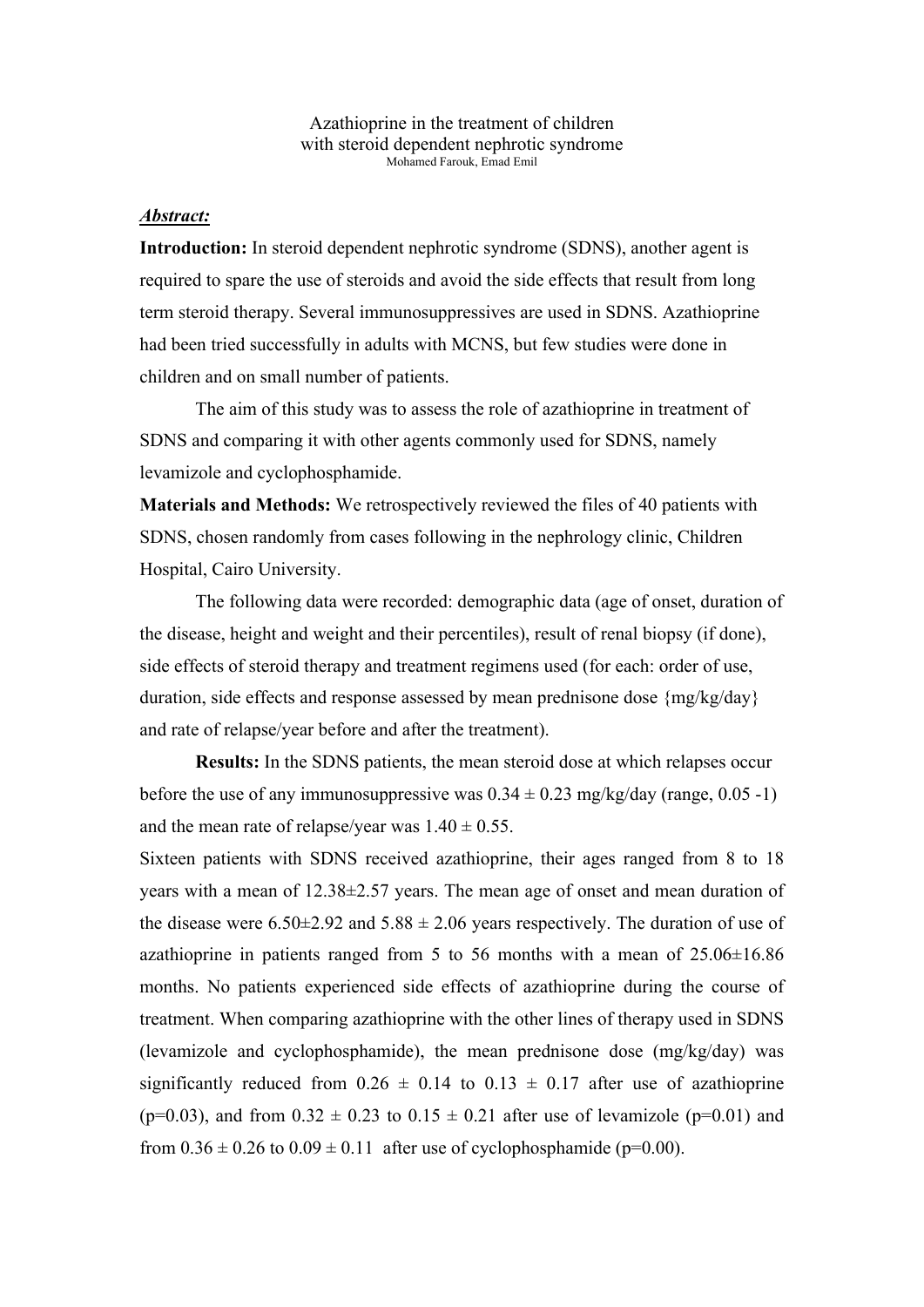**Conclusion:** Azathioprine has equivalent results to levamizole and both have minimal side effects, but levamizole can be used as first line due to its lower cost and more safety. Azathioprine can be used in patients who failed to stop prednisone after cyclophosphamide or in those who failed to show any response to levamizole. *Key words:* Azathioprine, steroid dependent nephrotic syndrome.

#### **Introduction:**

Steroid dependent nephrotic syndrome (SDNS) is defined as two consecutive relapses, which are not associated with concurrent infections while tapering steroids or within 14 days of stopping therapy (1). Another agent is required to spare the use of steroids and avoid the side effects that result from long term steroid therapy. Several immunosuppressives are used in SDNS. Cyclophosphamide is a well-known alternative agent to spare the use of steroids and avoid the side-effects that result from long-term steroid therapy (2-4). Most children may continue to have SDNS despite receiving cyclophosphamide; additional alternative drugs may be needed (4). Levamisole appears to be effective in prolonging the duration of remission and decreasing the steroid dose in children with SDNS (5).

A proportion of patients with SDNS still experience frequent relapses despite long-term treatment with steroids, levamisole, or/and cyclophosphamide. Therapy with mycophenolate moeftil (MMF) and tapering doses of prednisolone appears to be a promising intervention in children with SDNS (6). Long-term remission can be achieved with cyclosporine A (CSA), after alternative treatment with cytotoxic drugs or levamisole has failed. Nevertheless, severe SDNS recurs in some patients despite CSA maintenance therapy (7). Azathioprine had been tried successfully in adults with MCNS (8), but few studies were done in children and on small number of patients  $(9,10)$ .

However, each of these agents has its limitations. Cyclosporine and MMF are expensive agents in addition to the potential nephrotoxic effect of the former (11), and cyclophosphamide has a maximum cumulative dose so it can not be used for extended period or given in repeated courses (12,13). Azathioprine and levamizole are cheap agents with few side effects and can be used for prolonged period of time (14,15).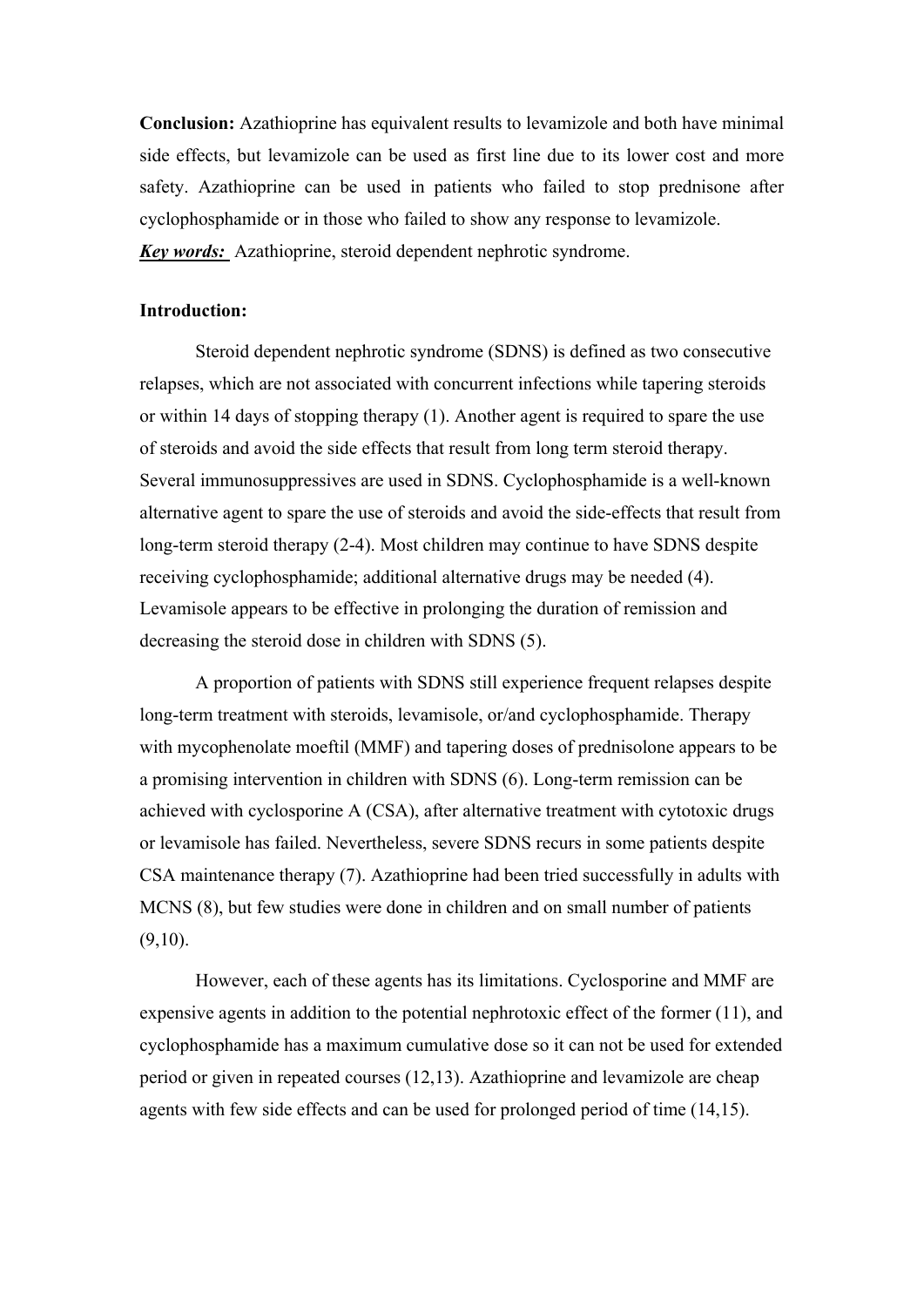### **Objectives:**

The aim of this study was to assess the role of azathioprine in treatment of SDNS and comparing it with other agents commonly used for SDNS, namely levamizole and cyclophosphamide.

## **Subjects and methods:**

We retrospectively reviewed the files of 40 patients with SDNS, chosen randomly from cases following in the nephrology clinic, Children Hospital, Cairo University. The patients' files numbers are arranged serially, files were randomly selected electronically using Microsoft office (Excel 2007). Steroid dependent NS is defined as patients responding to initial corticosteroid treatment by entering complete remission but develop a relapse either while still receiving steroids or within 2 weeks of discontinuation of treatment following a steroid taper (1).

The following data were recorded: demographic data (age of onset, duration of the disease, height and weight and their percentiles), result of renal biopsy (if done), side effects of steroid therapy and treatment regimens used (for each: order of use, duration, side effects and response assessed by mean prednisone dose {mg/kg/day} and rate of relapse/year before and after the treatment).

In our unit, the three most commonly used immunosuppressives in SDNS are levamizole, azathioprine and cyclophosphamide. Cyclosporine was not used as the first line of treatment of SDNS in our unit due to the higher cost and the need for longer duration of therapy. In our study group, it was only used in 3 patients as a last option and leaded to further decrease of the steroid dose but with inability to stop the drug completely.

#### *Statistical analysis:*

Data were collected, checked, revised and entered the computer. Data analyzed by SPSS statistical package version 19. Excel computer program was used to tabulate the results, and represent it graphically. Quantitative variables were expressed as mean and standard error. Qualitative variables were expressed as count and percent. One Way ANOVA used to declare the significant difference between groups at  $p<0.05$ . Duncan multiple comparison test at  $p<0.05$  was used to declare the significant between each two groups.

Chi square test used to declare the significant difference in the distribution between groups at p<0.05.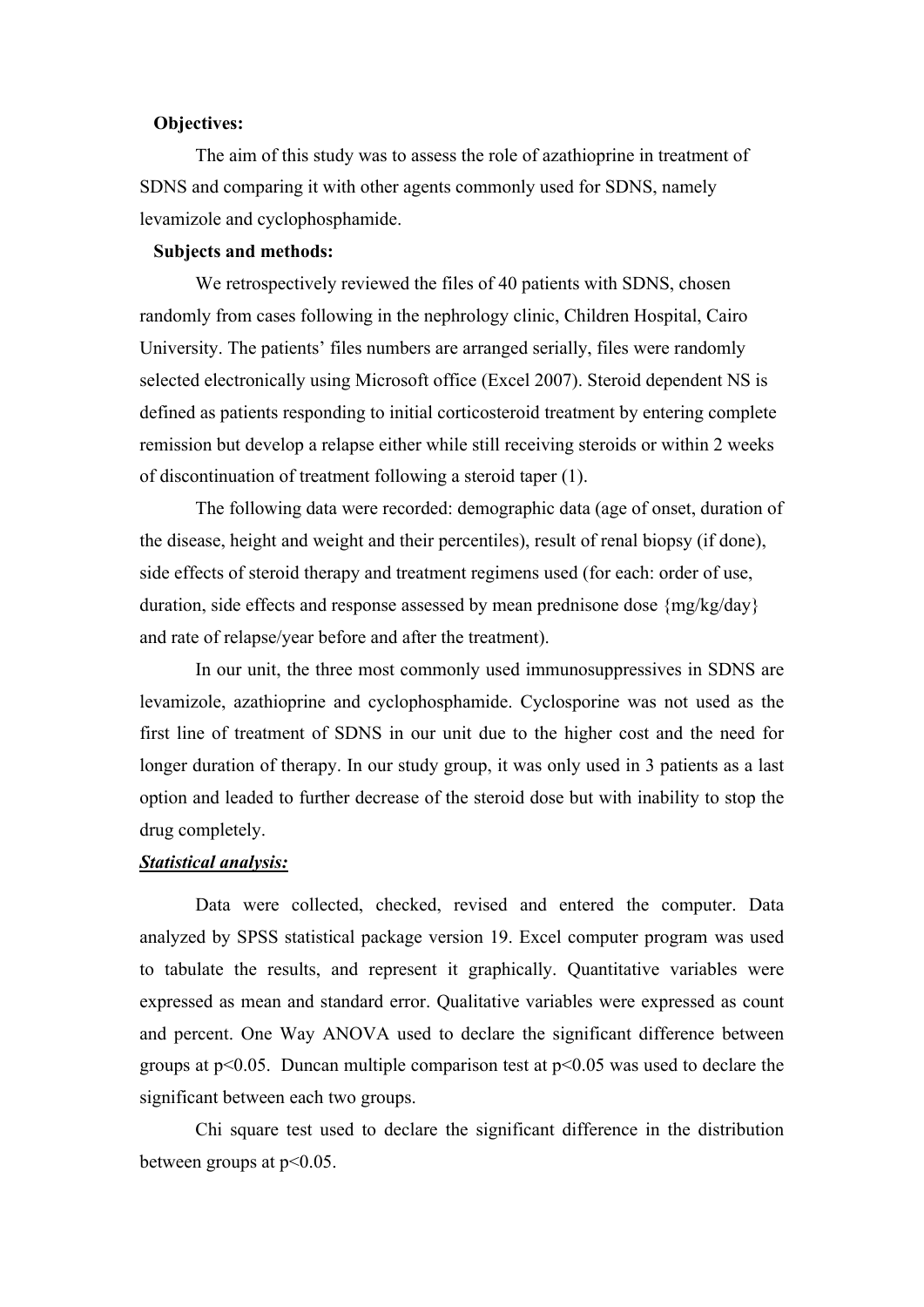# **Results:**

Table (1) shows the characteristics of SDNS patients in comparison to patients with steroid sensitive nephrotic syndrome (SSNS) with infrequent relapses.

|                                                                                     | <b>Total</b><br>$(n=70)$           | <b>SSNS</b><br>$(n=30)$            | <b>SDNS</b><br>$(n=40)$           | $P-$<br>value  |
|-------------------------------------------------------------------------------------|------------------------------------|------------------------------------|-----------------------------------|----------------|
| Age (yrs)<br>$mean \pm SD$<br>median (range)                                        | $9.79 \pm 3.45$<br>$10(3 - 18)$    | $9.06 \pm 3.98$<br>$8(3-18)$       | $10.34 \pm 2.91$<br>$10.50(5-18)$ | 0.12           |
| Age of onset (yrs)<br>$mean \pm SD$<br>median (range)                               | $4.77 \pm 2.73$<br>$4(1.5-12)$     | $4.42 \pm 2.80$<br>$4(1-12)$       | $5.04 \pm 2.69$<br>$5(1.5-12)$    | 0.35           |
| Duration of follow up (yrs)<br>mean $\pm$ SD<br>median (range)                      | $5.01 \pm 2.23$<br>$5(0.5-9)$      | $4.63 \pm 2.72$<br>$4.5(0.5-9)$    | $5.30 \pm 1.75$<br>$5(3-9)$       | 0.22           |
| <b>Male/Female</b>                                                                  | 53/17                              | 24/6                               | 29/11                             | 0.58           |
| Consanguinity, n (%)                                                                | 6(8.57%)                           | $3(10\%)$                          | $3(7.5\%)$                        | $\mathbf{1}$   |
| Positive family history, $n$ (%)                                                    | $0(0.0\%)$                         | $0(0.0\%)$                         | $0(0.0\%)$                        | $\blacksquare$ |
| Weight (kg)<br>$mean \pm SD$<br>median (range)                                      | $35.24 \pm 14.61$<br>$31.5(15-86)$ | $31.87 \pm 13.66$<br>$28.5(15-70)$ | $37.78 \pm 14.95$<br>$33(20-86)$  | 0.09           |
| Weight percentile<br>$5th$ , n $(\% )$<br>$>95th$ , n (%)                           | $3(4.92\%)$<br>3(4.29%)            | $1(3.33\%)$<br>$0(0\%)$            | 2(5%)<br>$3(7.5\%)$               | 1<br>0.25      |
| Height (cm)<br>$mean \pm SD$                                                        | 132.53±16.09                       | $128.17 \pm 20.44$                 | $135.8 \pm 11.03$                 | 0.04           |
| <b>Height percentile</b><br>$5th$ , n $\left(\frac{9}{6}\right)$<br>$>95th$ , n (%) | 9(12.86)<br>$0(0\%)$               | 2(6.67%)<br>$0(0\%)$               | 7(17.5%)<br>$0(0\%)$              | 0.29           |
| BMI $(kg/m2)$<br>$mean \pm SD$                                                      | $19.63 \pm 4.76$                   | $18.79 \pm 3.66$                   | $20.26 \pm 5.40$                  | 0.20           |
| $\mathbf{CRI}, \mathbf{n} \left( \frac{0}{0} \right)$                               | $0(0.0\%)$                         | $0(0.0\%)$                         | $0(0.0\%)$                        |                |

**Table (1): Comparison between the characteristics of SDNS and SSNS patients:**

\*P< 0.05 is significant

SSNS: Steroid-sensitive nephrotic syndrome BMI: Body mass index

SDNS: Steroid-dependent nephrotic syndrome CRI: Chronic renal insufficiency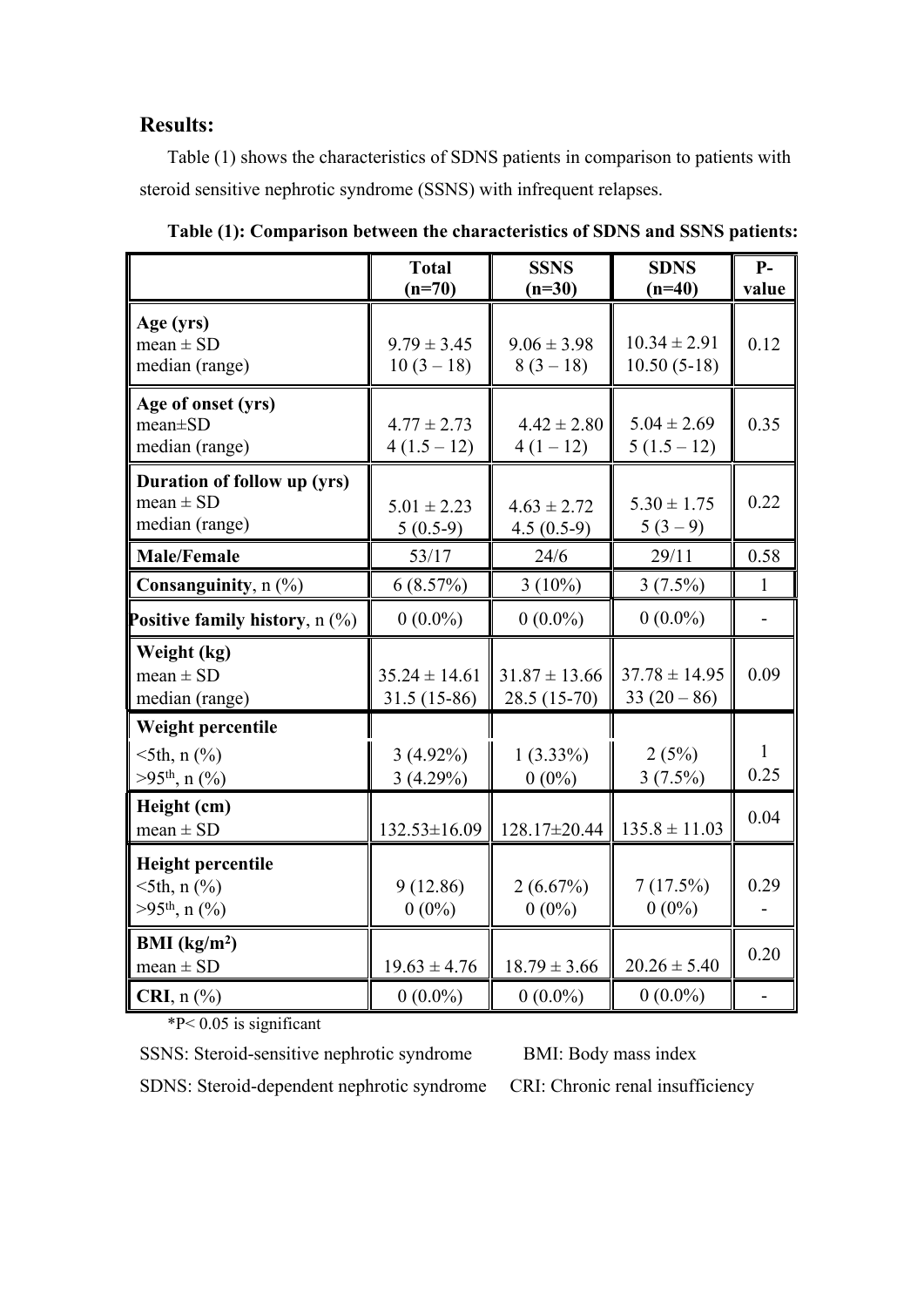Only five of the SDNS patients had performed a renal biopsy, 2 showed MCNS and 3 showed mesangioproliferative glomerulonephritis. Due to the low number of biopsies, results were not correlated to them.

In the SDNS patients, the mean±SD steroid dose at which relapses occur before the use of any immunosuppressive was  $0.34 \pm 0.23$  mg/kg/day (range, 0.05 -1) and the mean  $\pm$  SD rate of relapse/year was  $1.40 \pm 0.55$ .

Sixteen patients with SDNS received azathioprine, their ages ranged from 8 to 18 years with a mean±SD of 12.38±2.57 years. The mean age of onset and mean duration of the disease were  $6.50\pm2.92$  (range 2 - 12) years and  $5.88 \pm 2.06$  (range, 3– 9) years respectively. Levamizole was used in 27 patients and cyclophosphamide in 17 patients (several patients used more than one drug).

The duration of use of azathioprine in patients ranged from 5 to 56 months with a mean  $\pm$  SD of 25.06 $\pm$ 16.86 months and a median of 21 months, while levamizole use ranged from 3 to 36 months with a mean  $\pm$  SD of 16.52  $\pm$  9.80 months and a median of 16 months. No patients experienced side effects of azathioprine or levamizole during the course of treatment.

All patients treated with cyclophosphamide received it as oral therapy at a dose of 2 mg/kg/day for 3 months except one patient who received it as monthly IV therapy for 6 months. Three patients experienced transient leucopenia for which the drug was stopped temporarily and 2 patients suffered from moderate alopecia.

When comparing azathioprine with the other lines of therapy used in SDNS (levamizole and cyclophosphamide), the mean prednisone dose ( $mg/kg/day$ ) was significantly reduced from  $0.26 \pm 0.14$  (median,  $0.25 - \text{range}$ ,  $0.004 - 0.5$ ) to  $0.13 \pm 1.00$ 0.17 (median,  $0.08 - \text{range}$ ,  $0.00 - 0.5$ ) after use of azathioprine ( $p=0.03$ ), and from  $0.32 \pm 0.23$  (median,  $0.3 - \text{range}$ ,  $0.05 - 1.0$ ) to  $0.15 \pm 0.21$  (median  $0.1 - \text{range}$ ,  $0.00$ )  $-0.9$ ) after use of levamizole (p=0.01) and from  $0.36 \pm 0.26$  (median  $0.3$  – range,  $(0.07 - 0.9)$  to  $(0.09 \pm 0.11)$  (median,  $(0.05 - \text{range}, 0.00 - 0.3)$ ) after use of cyclophosphamide ( $p=0.00$ ) (Figure 1 and Table 2). Figure (2) shows reduction of mean relapse rate/year before and after treatment with azathioprine, levamezole and cyclophosphamide.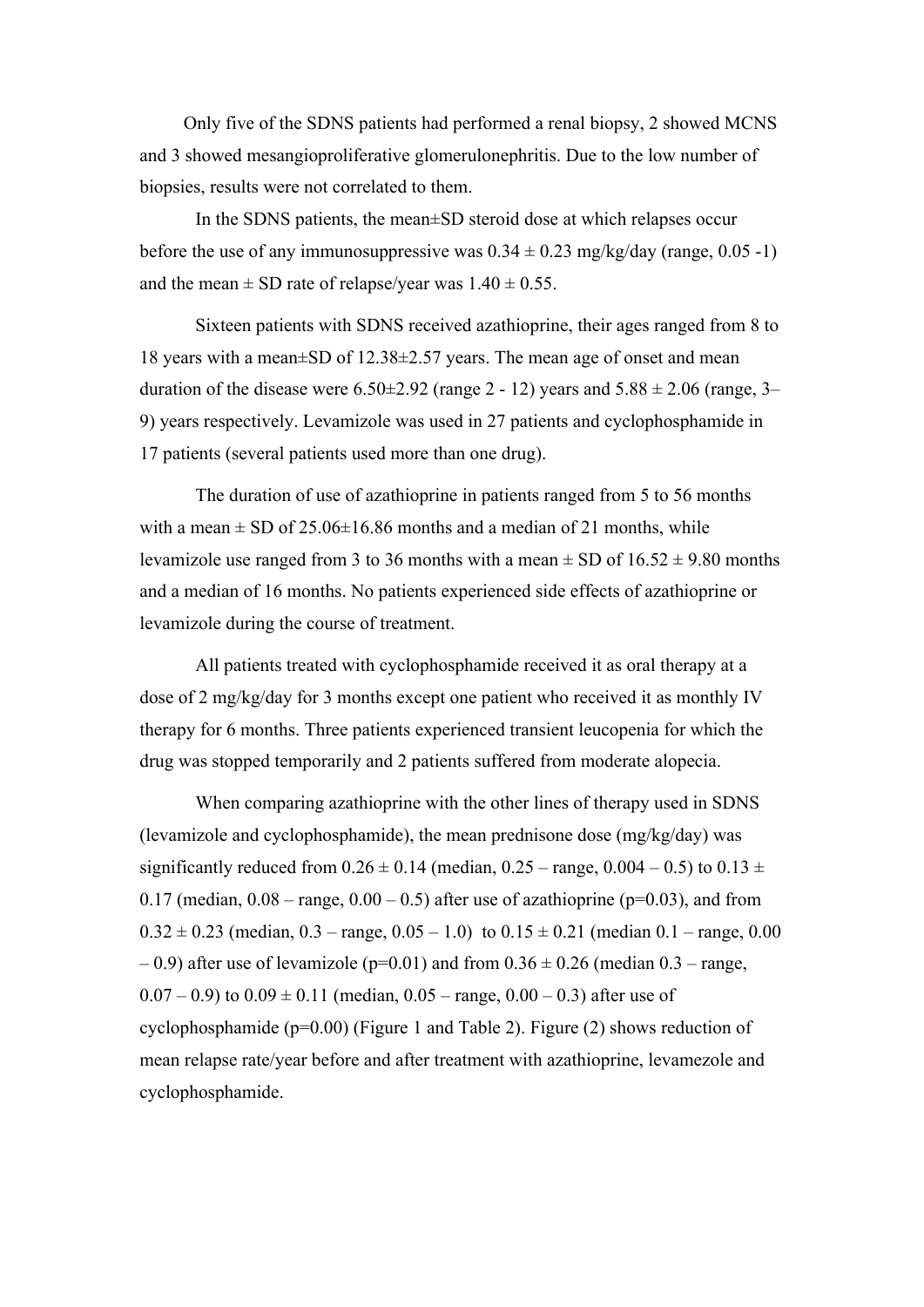

**Figure (1): Reduction of mean prednisone (± SD) dose before and after treatment**



**Figure (2): Reduction of mean relapse rate / year dose before and after treatment**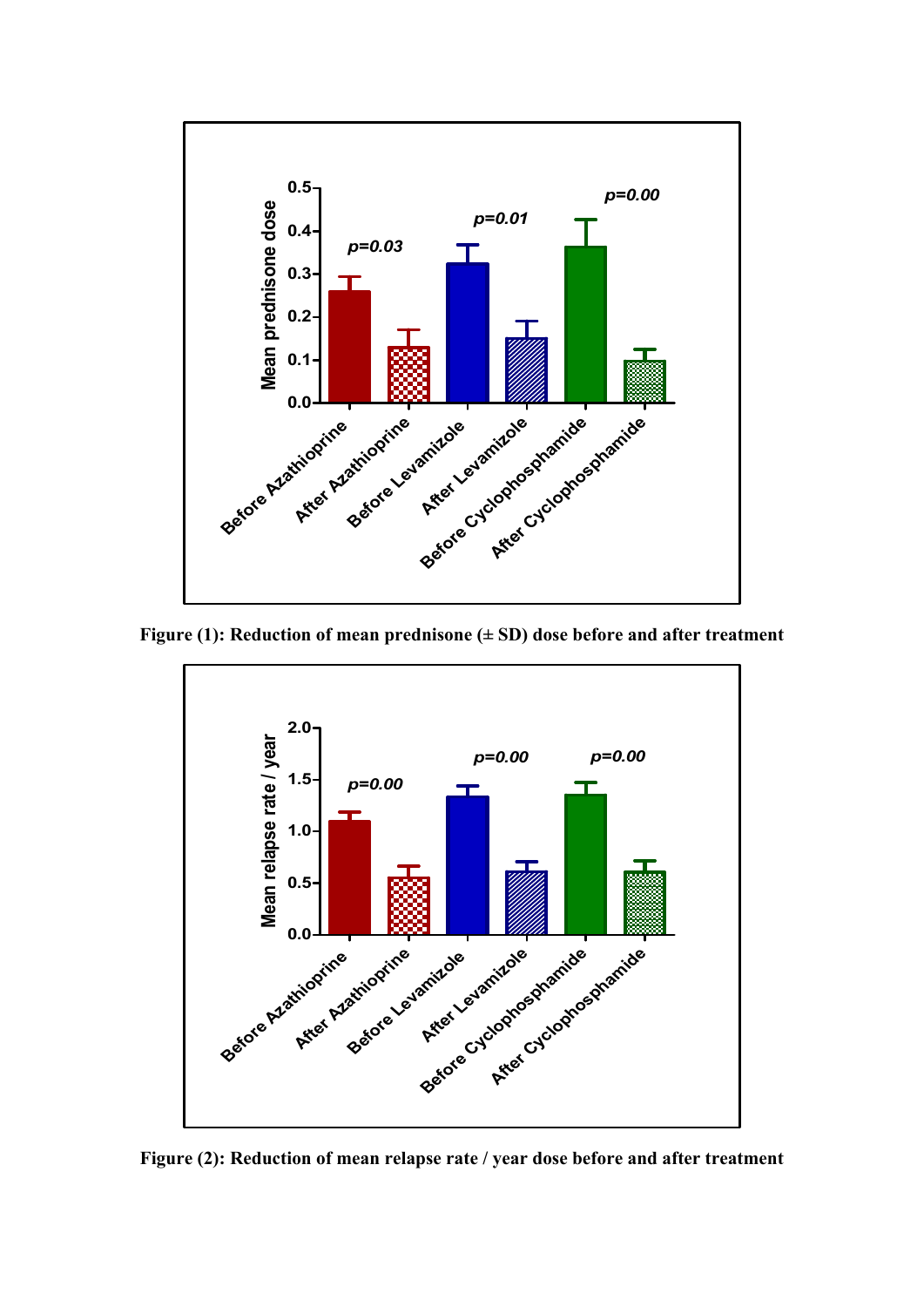|                         | <b>Azathioprine</b><br>Levamizole |                 | Cyclo-                | P-value           |                   |                   |            |
|-------------------------|-----------------------------------|-----------------|-----------------------|-------------------|-------------------|-------------------|------------|
|                         | $N=16$                            | $n=27$          | phosphamide<br>$n=17$ | $1 \text{ vs } 2$ | $1 \text{ vs } 3$ | $2 \text{ vs } 3$ | <b>All</b> |
| <b>Prednisone dose</b>  |                                   |                 |                       |                   |                   |                   |            |
| (mg/kg/day) at which    |                                   |                 |                       |                   |                   |                   |            |
| relapse occur           |                                   |                 |                       | 0.37              | 0.17              | 0.56              | 0.41       |
| Mean±SD                 | $0.26 \pm 0.14$                   | $0.32 \pm 0.23$ | $0.36 \pm 0.26$       |                   |                   |                   |            |
| Median (range)          | $0.3(0.05-1.0)$                   | $0.3(0.05-1.0)$ | $0.3(0.07-0.9)$       |                   |                   |                   |            |
| <b>Prednisone dose</b>  |                                   |                 |                       |                   |                   |                   |            |
| (mg/kg/day) after       |                                   |                 |                       |                   |                   |                   |            |
| treatment               |                                   |                 |                       | 0.73              | 0.53              | 0.35              | 0.63       |
| Mean±SD                 | $0.13 \pm 0.17$                   | $0.15 \pm 0.21$ | $0.09 \pm 0.11$       |                   |                   |                   |            |
| Median (range)          | $0.1(0.0-0.9)$                    | $0.1(0.0-0.9)$  | $0.05(0.0-0.3)$       |                   |                   |                   |            |
| Percent of reduction of | 50%                               | 53.13%          | 75%                   |                   |                   |                   |            |
| mean prednisone dose    |                                   |                 |                       |                   |                   |                   |            |
| Mean relapse/year       | $1.09 \pm 0.38$                   | $1.33 \pm 0.55$ | $1.35 \pm 0.49$       | 0.10<br>0.13      |                   | 0.91              | 0.24       |
| before treatment        | $(0.5 - 2)$                       | $(1-3)$         | $(1-2)$               |                   |                   |                   |            |
| Mean relapse/year       | $0.55 \pm 0.45$                   | $0.61 \pm 0.50$ | $0.61 \pm 0.46$       | 0.69              | 0.73              | 0.97              | 0.91       |
| after treatment         | $(0.0-1)$                         | $(0 - 2)$       | $(0-1)$               |                   |                   |                   |            |

**Table (2): Mean prednisone dose (mg/kg/day) and mean relapse/year before and after use of azathioprine, levamizole and cyclophosphamide**

 $*P< 0.05$  is significant

The pattern of response with different modalities of therapy is shown in table (3).

|                                        | Azathioprine              | Levamizole     | Cyclo-      | P-value           |                   |                   |      |
|----------------------------------------|---------------------------|----------------|-------------|-------------------|-------------------|-------------------|------|
|                                        | $n=16$                    | $n=27$         | phosphamide |                   |                   |                   |      |
|                                        |                           |                | $n=17$      | $1 \text{ vs } 2$ | $1 \text{ vs } 3$ | $2 \text{ vs } 3$ | All  |
| <b>Stopped</b><br>prednisone           | 7(43.75%)                 | $9(33.33\%)$   | 7(41.18%)   | 0.53              | 1                 | 0.75              | 0.76 |
| <b>Decreased</b><br>prednisone<br>dose | 6(37.5%)                  | 13<br>(48.15%) | 10 (58.82%) | 0.54              | 0.31              | 0.55              | 0.47 |
| No effect<br>$MN \cdot Q \cdot P$      | 3(18.75%)<br>$\cdot \sim$ | $5(18.5\%)$    | $0(0\%)$    |                   | 0.53              | 0.56              | 0.16 |

\*P< 0.05 is significant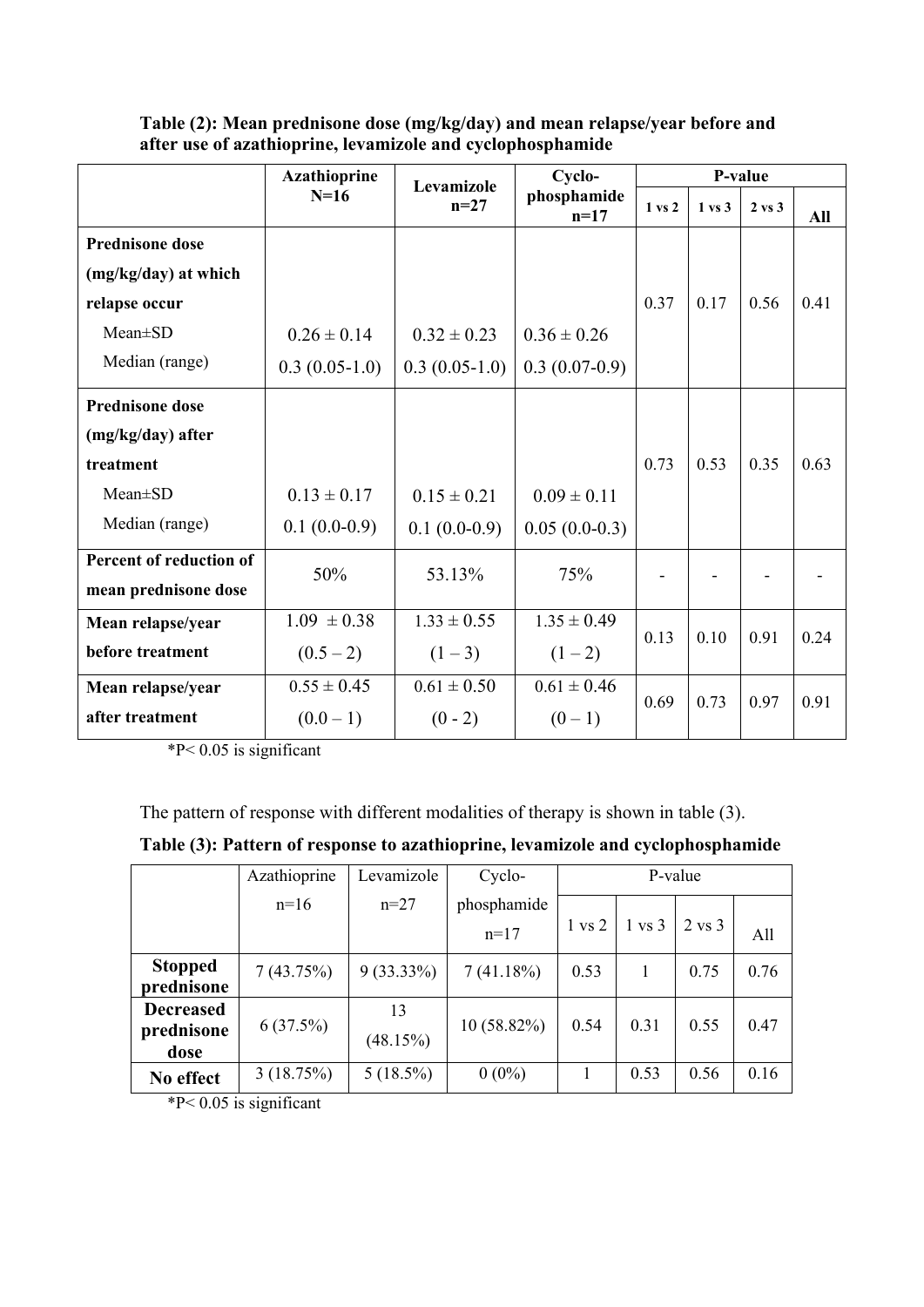Out of the 40 SDNS patients, 24 patients became infrequent relapsers (60%), 13 patients (32.5%) became dependent on a lower prednisone dose and 3 patients (7.5%) showed no improvement. No statistically significant difference was detected between patients who became infrequent relapsers and those who became SDNS on a lower dose or showed no improvement regarding the mean prednisone dose at which relapse occurs (before starting any immuosuppressants) *(P=0.2)*.

Table (4) shows mean prednisone dose at which relapse occurs as a factor predicting no improvement on immunosuppressive therapy.

| <b>Item</b>                                                                                                             | Infrequent<br>relapsers<br>$(n=24)$ | <b>SDNS</b> on lower<br>dose or no<br>improvement<br>$(n=16)$ | $P -$<br>value |
|-------------------------------------------------------------------------------------------------------------------------|-------------------------------------|---------------------------------------------------------------|----------------|
| Mean prednisone<br>dose at which relapse<br>occurs (before starting any<br>immuosuppressants),<br>mean $\pm$ SD (range) | $0.31 \pm 0.20$                     | $0.40 \pm 0.27$                                               | 0.20           |

**Table 4: Mean prednisone dose at which relapse occurs as a factor predicting no improvement on immunosuppressive therapy** 

 $*P< 0.05$  is significant

SDNS: steroid dependent nephrotic syndrome

# **Discussion:**

In SDNS patients, repeated and prolonged high dosage of prednisone might lead to severe side effects. In order to avoid it, different non-steroid treatment have been used such as alkylating agents (cyclophosphamide, chlorambucil), levamisole, MMF or calcineurin inhibitors (16).

In our study, children with SDNS have been treated with various medications, including levamisole, azathioprine, cyclophosphamide and cyclosporine, the later was used in only 3 patients, results not shown. The dependence on cyclosporine to maintain remission in addition to its high cost and potential nephrotoxicity limits its use for SDNS. Cyclophosphamide is a potent agent with proved efficacy (2-4) but its use in peri-pubertal patients with its potential gonadotoxicity, in addition to possibility of hemorrhagic cystitis and induction of leucopenia makes its use limited to more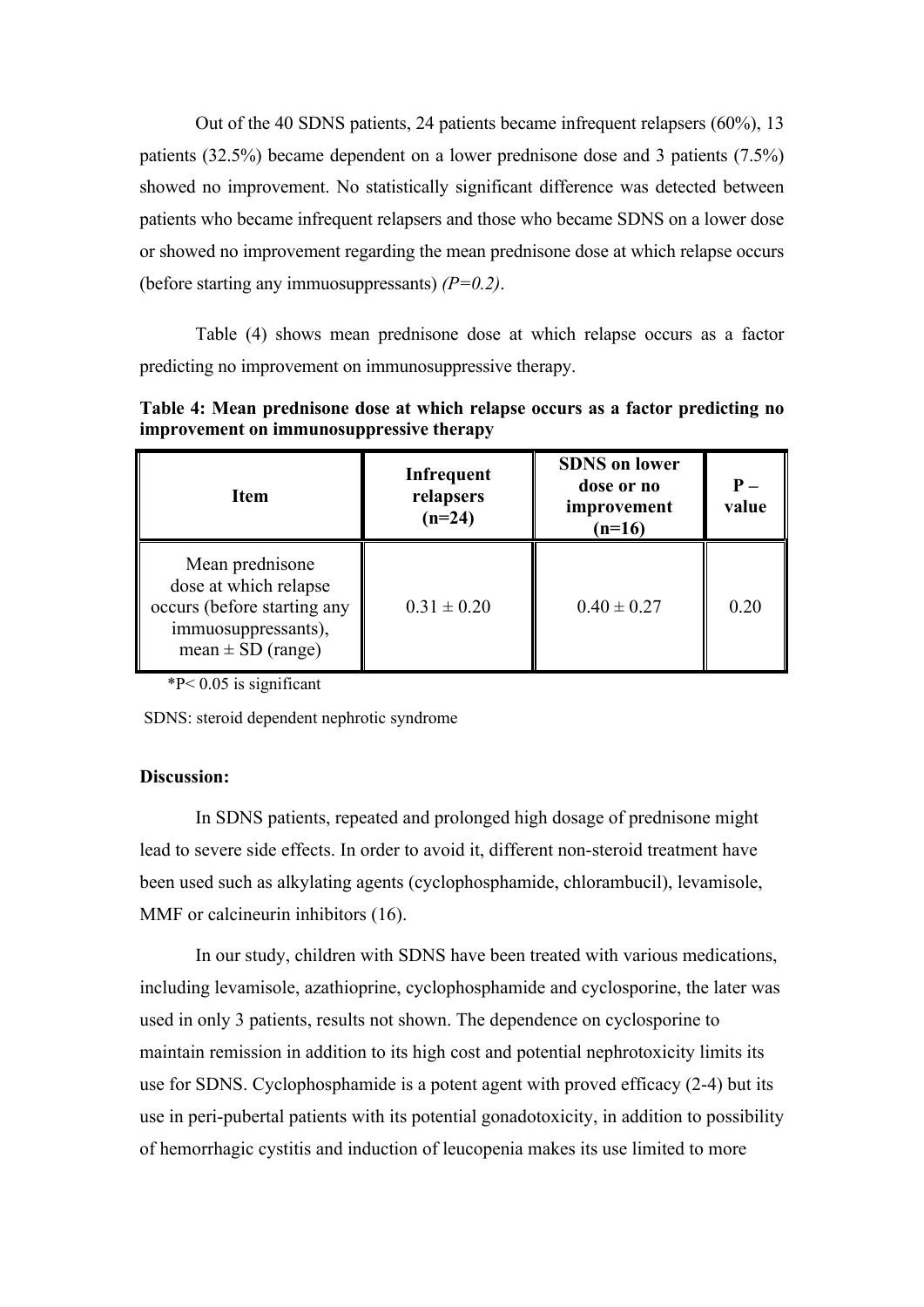severe or resistant cases. Levamizole and azathioprine are relatively safe and cheap agents; the effect of the later is not adequately studied in children (9).

Out of 40 patients of our study, 24 patients became infrequent relapsers (60%), 13 patients (32.5%) became dependent on a lower prednisone dose and 3 patients (7.5%) showed no improvement.

All the three drugs (levamizole, azathioprine and cyclophosphamide) resulted in significant reduction of prednisone dose and significant reduction of mean relapse rate per year but the degree of reduction was not statistically significant between the 3 drugs. Although azathioprine led to stoppage of prednisone in higher percent of our patients compared to levamizole and cyclophosphamide (43.75% versus 33.33% and 41.8% respectively), this difference was not statistically significant.

*Madani et al. (2010)* (5), who retrospectively studied effect of levamisole on treatment of SDNS, found a significant reduction of steroid dose after treatment with levamisole. The number of relapses was also significantly decreased. Also in another study done by *Sumegi et al (2004)* (17) in Hungary that evaluated the effects of levamisole treatment on prolonged outcomes in 34 children with NS concluded that levamisole could significantly reduce both relapse rate and the cumulative steroid dose in SDNS and frequent relapsers NS patients.

Regarding azathioprine, some studies showed results similar to our study. In a retrospective study done in Japan (10) that studied efficacy of long term azathioprine for relapsing NS on 7 patients who had an initial attack of nephrotic syndrome (NS) in childhood and had frequent relapses even after cyclophosphamide therapy were given a 2-year course of azathioprine. They found that the mean annual relapse rates had decreased from 2.4±0.5 in the year preceding azathioprine to 0.4±0.8 in the 1st and 2nd years after its initiation. Six of their patients were observed for more than 6 months after discontinuation of the therapy and they were relapse free during this period. Average doses of prednisone also decreased in the 2nd and subsequent years after the therapy.

*Tanaka et al. (1999*) (9) used azathioprine in 2 SDNS patients who were previously treated by other immunosuppressives; azathioprine resulted in maintaining sustained remission and reducing steroid dose in both patients. Both previous studies were done on Japanese children.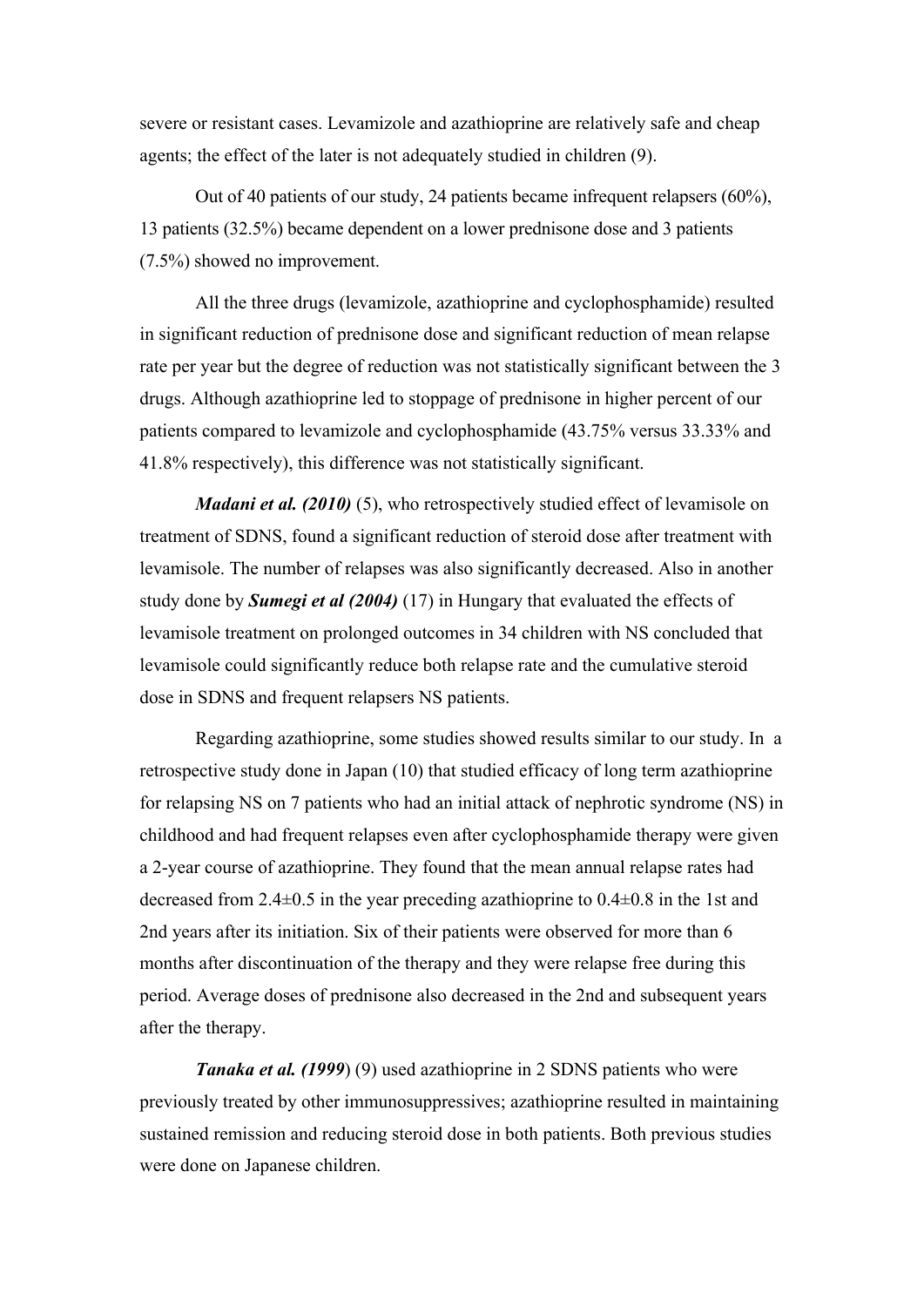Another study done by *Cade et al. (1986)* (8), showed progressive improvement in all 13 patients of the study so that they were in complete remission after one to three years, but this study was done in adult patients. Contradicting to our results, however, other old studies (18,19) showed inadequate therapeutic effect of azathioprine in SDNS results. Ethnic background may play a role in the response to azathioprine.

In our study group, 6 of the patients in which cyclophosphamide lead to decrease of the prednisone dose used azathioprine after that, 3 of them stopped prednisone and 3 of them further decreased its dose, so azathioprine is a useful agent to be used following cyclophosphamide to further decrease steroids or stop it completely.

Three of the patients in which levamizole did not lead to any improvement used azathioprine, it led to decrease of the dose of steroids.

**Conclusion:** Azathioprine has equivalent results to levamizole and both have minimal side effects, but levamizole can be used as first line due to its lower cost and more safety. Azathioprine can be used in patients who failed to stop prednisone after cyclophosphamide or in those who failed to show any response to levamizole. Cyclophosphamide is better to be preserved to patients relapsing on higher dose steroids.

 **Acknowledgments:** We thank all the patients participated in the study.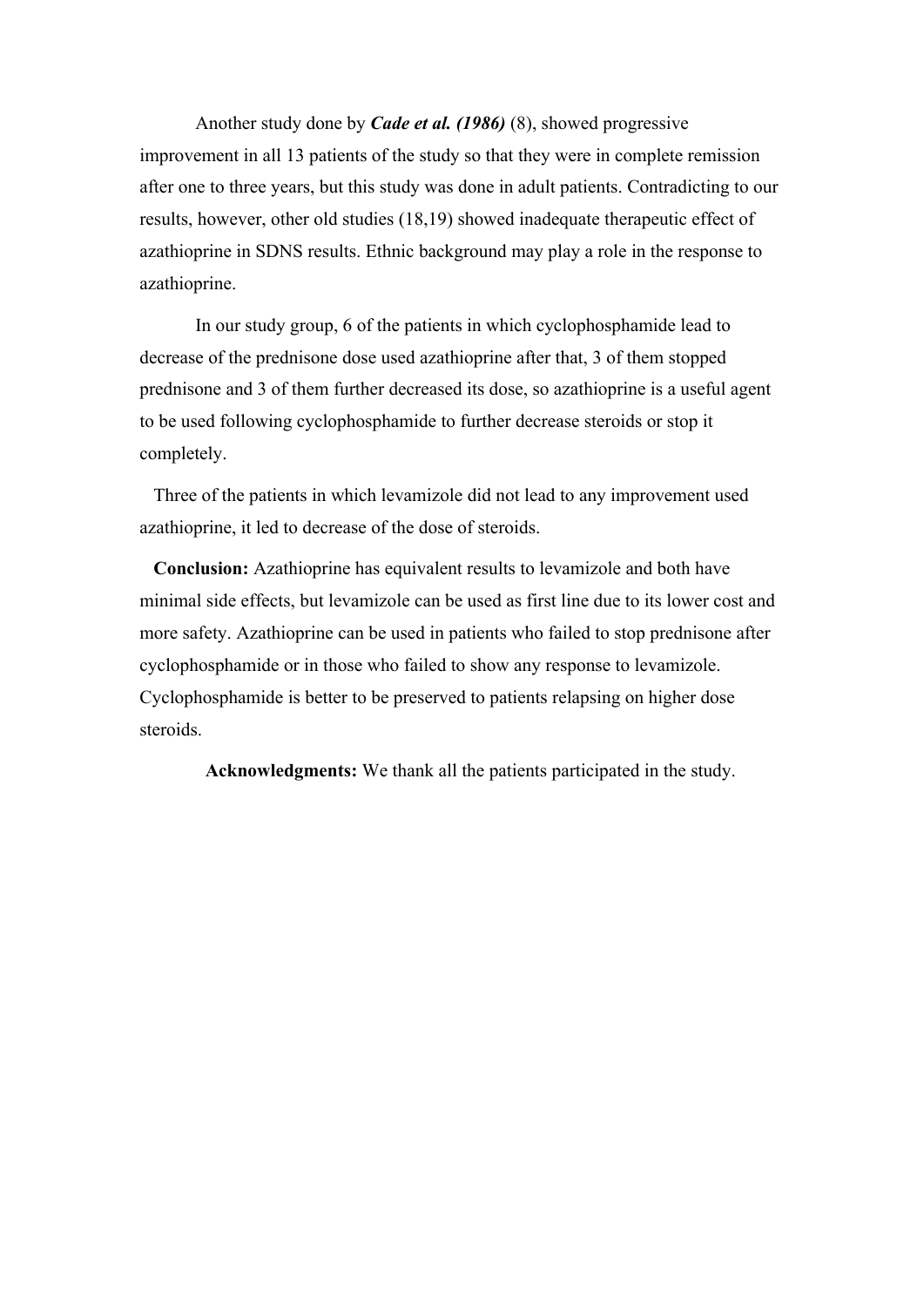# **References:**

- *1. The International Study of Kidney Disease in Children (1981):* The primary nephrotic syndrome in children: identification of patients with minimal change nephrotic syndrome from initial response to prednisone: a report of the International Study of Kidney Disease in Children. J Pediatr. 98: 561-564
- *2. [Abeyagunawardena AS,](http://www.ncbi.nlm.nih.gov/pubmed?term=Abeyagunawardena%2520AS%255BAuthor%255D&cauthor=true&cauthor_uid=10458484) [Dillon MJ,](http://www.ncbi.nlm.nih.gov/pubmed?term=Dillon%2520MJ%255BAuthor%255D&cauthor=true&cauthor_uid=10458484) [Rees L,](http://www.ncbi.nlm.nih.gov/pubmed?term=Rees%2520L%255BAuthor%255D&cauthor=true&cauthor_uid=10458484) [van't Hoff W](http://www.ncbi.nlm.nih.gov/pubmed?term=van) and [Trompeter RS](http://www.ncbi.nlm.nih.gov/pubmed?term=Trompeter%2520RS%255BAuthor%255D&cauthor=true&cauthor_uid=10458484)  (*2003*):* [The use of steroid-sparing agents in steroid-sensitive nephrotic](http://www.ncbi.nlm.nih.gov/pubmed/12883981.1)  [syndrome.](http://www.ncbi.nlm.nih.gov/pubmed/12883981.1) [Pediatr Nephrol.](http://www.ncbi.nlm.nih.gov/sites/entrez##) Sep; 18(9):919-24. Epub 2003 Jul 23
- *3. [Hodson EM,](http://www.ncbi.nlm.nih.gov/pubmed?term=Hodson%2520EM%255BAuthor%255D&cauthor=true&cauthor_uid=10458484) [Willis NS](http://www.ncbi.nlm.nih.gov/pubmed?term=Willis%2520NS%255BAuthor%255D&cauthor=true&cauthor_uid=10458484) and [Craig JC.](http://www.ncbi.nlm.nih.gov/pubmed?term=Craig%2520JC%255BAuthor%255D&cauthor=true&cauthor_uid=10458484)(*2008*):* [Non-corticosteroid treatment for](http://www.ncbi.nlm.nih.gov/pubmed/18254005.1)  [nephrotic syndrome in children.](http://www.ncbi.nlm.nih.gov/pubmed/18254005.1) [Cochrane Database Syst Rev.](http://www.ncbi.nlm.nih.gov/sites/entrez##) Jan 23 (1):CD002290.
- *4. Chen SY, Wu CY, Tsai IJ and Tsau YK.(2010):* Treatment course of steroiddependent nephrotic syndrome: emphasized on treatment effect. Nephrology (Carlton). 15(3):336-339.
- *5. Madani A, Isfahani ST, Rahimzadeh N et al. (2010)* Effect of levamisole in steroid-dependent nephrotic syndrome. Iran J Kidney Dis. 4(4):292-296.
- *6. Bagga A, Hari P, Moudgil A, Jordan SC.* Mycophenolate moeftil and prednisolone therapy in children with steroid-dependent nephrotic syndrome. Am J Kidney Dis. 2003; 42(6):1114-1120.
- *7. Kemper MJ, Kuwertz-Broeking E, Bulla M, Mueller-Wiefel DE and Neuhaus TJ.(2004):* Recurrence of severe steroid dependency in cyclosporine A-treated childhood idiopathic nephrotic syndrome. Nephrol Dial Transplant. 19(5):1136-1141.
- *8. [Cade R,](http://www.ncbi.nlm.nih.gov/pubmed?term=Cade%2520R%255BAuthor%255D&cauthor=true&cauthor_uid=10458484) [Mars D,](http://www.ncbi.nlm.nih.gov/pubmed?term=Mars%2520D%255BAuthor%255D&cauthor=true&cauthor_uid=10458484) [Privette M](http://www.ncbi.nlm.nih.gov/pubmed?term=Privette%2520M%255BAuthor%255D&cauthor=true&cauthor_uid=10458484) et al.(1986):* [Effect of long-term azathioprine](http://www.ncbi.nlm.nih.gov/pubmed/3963956.1)  [administration in adults with minimal-change glomerulonephritis and nephrotic](http://www.ncbi.nlm.nih.gov/pubmed/3963956.1)  [syndrome resistant to corticosteroids.](http://www.ncbi.nlm.nih.gov/pubmed/3963956.1) [Arch Intern Med.](http://www.ncbi.nlm.nih.gov/sites/entrez##) Apr; 146(4):737-41.
- *9. [Tanaka H,](http://www.ncbi.nlm.nih.gov/pubmed?term=Tanaka%2520H%255BAuthor%255D&cauthor=true&cauthor_uid=10458484) [Onodera N](http://www.ncbi.nlm.nih.gov/pubmed?term=Onodera%2520N%255BAuthor%255D&cauthor=true&cauthor_uid=10458484) and [Waga S.](http://www.ncbi.nlm.nih.gov/pubmed?term=Waga%2520S%255BAuthor%255D&cauthor=true&cauthor_uid=10458484) (1999):* [Long-term azathioprine therapy](http://www.ncbi.nlm.nih.gov/pubmed/10458484.1)  [in two children with steroid-dependent minimal-change nephrotic syndrome.](http://www.ncbi.nlm.nih.gov/pubmed/10458484.1) [Tohoku J Exp Med.](http://www.ncbi.nlm.nih.gov/sites/entrez##) Mar; 187(3):273-8.